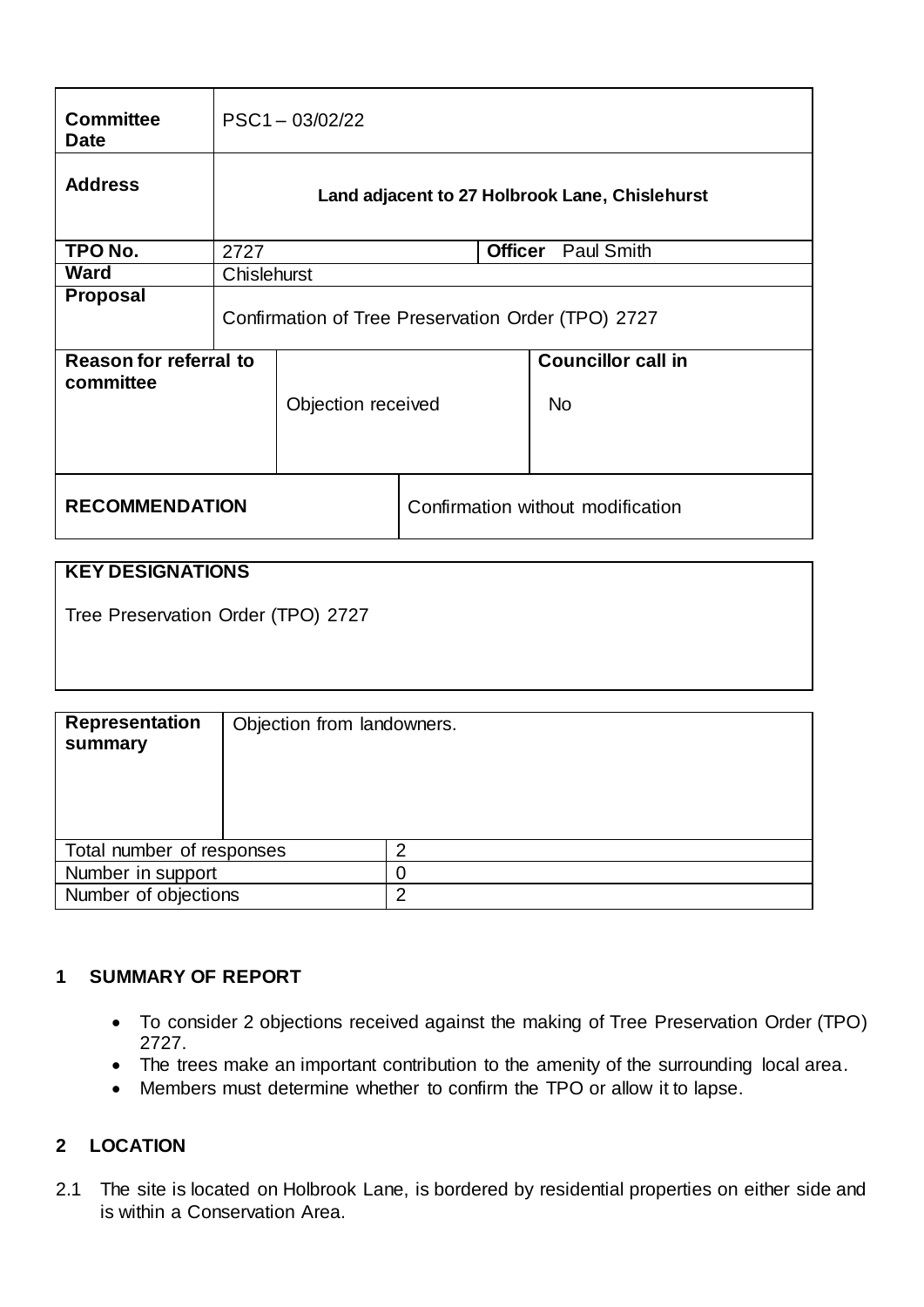2.2 Tree Preservation Order (TPO) 2727 was made on 11<sup>th</sup> October 2021 to secure protection of five individual trees and two groups of trees.



**Figure 1 – Land adjacent to 27 Holbrook Lane**

## **3 RELEVANT PLANNING HISTORY**

19/05161/FULL1 Land adjacent to 27 Holbrook Lane - Erection of two storey 5 bedroom dwelling with accommodation in roof space and double garage Application refused. Appeal Dismissed

21/03439/FULL1 Land adjacent to 27 Holbrook Lane - Erection of a two storey 5 bedroom dwelling with accommodation in the roof space and double garage Pending consideration

21/02701/TREE 27 Holbrook Lane - T23 Oak tree - Trim back branches that overhang property by 6-8m. T26 Oak tree - Trim back minor branches and tidy up generally the overhang by 2-3m. TPO authorised

## **4 CONSULTATION SUMMARY**

4.1 The land owner/occupier was served the TPO by recorded delivery. Immediate neighbours were notified in writing of the TPO service.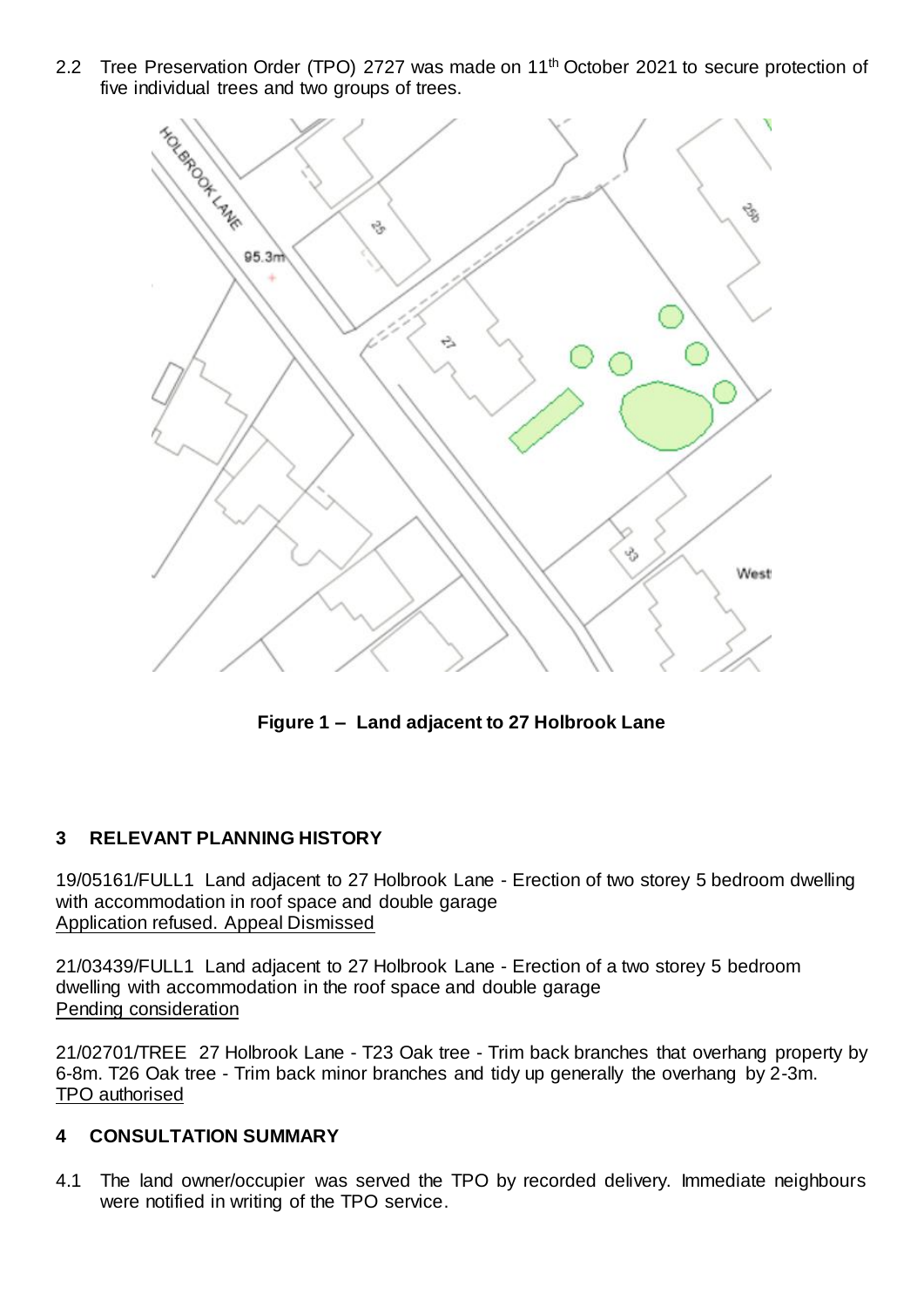- 4.2 The objections are summarised and quoted below (a-g), responses to which are given under 7 below.
	- a) TPO 2727 "*was initiated by a non local resident who lives in Yester Road and therefore his views should be discounted*."
	- b) All the trees are located within the Conservation Area so are afforded a degree of protection.
	- c) The contribution to public amenity of the subject trees is limited since they are located off a private road.
	- d) T5 has been categorised as Cat C, is triple stemmed, has lost the fourth stem, has decay at the base and has only "fair structural condition."
	- e) G1 has been the subject of a potential subsidence claim from the neighbouring property, 33 Holbrook Lane. A report states that one of the Sweet Chestnut trees may cause subsidence in the future and, therefore, "*cannot be included in any TPO*".
	- f) The trees comprising G1 have been categorised within a report by an arboriculturalist as Cat C, "*in fair condition*" with "*limited lifespan*", and one as Cat U, with "*considerable dieback*" and in "*poor condition*".
	- g) The trees that comprise G2 are "not healthy specimens and are dying so should not be placed under any TPO as remedial works will be needed in the near future to avoid safety issues." Of the trees comprising G2, one has been categorised by the same report as mentioned above as Cat U and one as Cat C, with all trees being "close to each other" and so having a "limited life span."

## **5 POLICIES AND GUIDANCE**

## 5.1 **National Policy Framework 2019**

15. Conserving and enhancing the natural environment

## 5.2 **The London Plan**

7.21 Trees and Woodlands

#### 5.3 **Draft London Plan**

G1 Green Infrastructure and Natural Environment G7 Trees and Woodlands

## 5.4 **Bromley Local Plan 2019**

42 Conservation Areas 73 Development and Trees 74 Conservation and Management of Trees and Woodlands

## 5.5 **The London Borough of Bromley Tree Management Strategy 2016-2020**

Section 18

### 5.6 **National Planning Guidance - Tree Preservation Orders and trees in conservation areas (Ministry of Housing, Communities and Local Government)**

Paragraph 020 - 057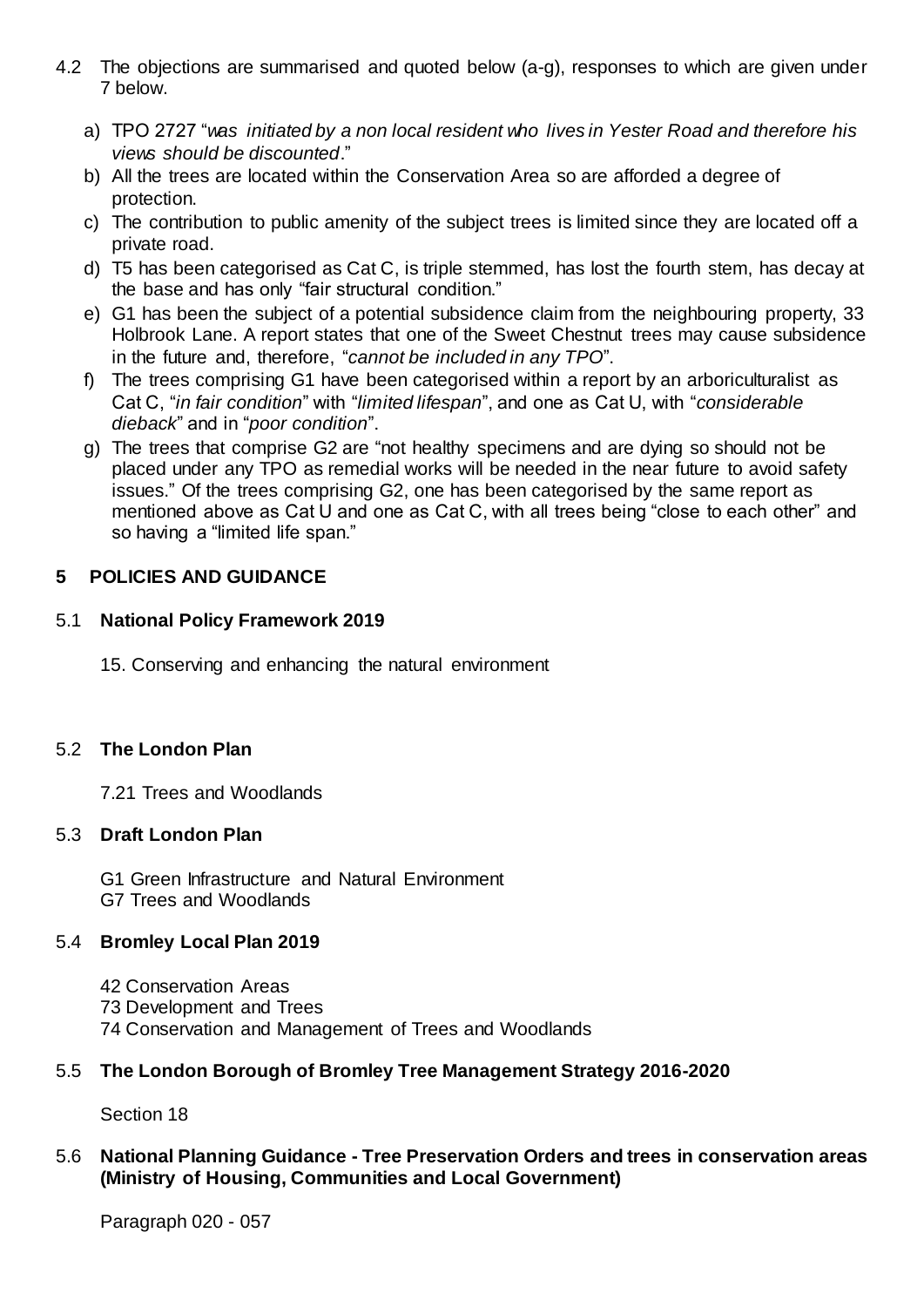### **6 COMMENTARY**

- 6.1 The TPO was made on 11<sup>th</sup> October 2021 in accordance with The Town and Country Planning Act 1990 sections 198 – 202G.
- 6.2 Further to a visual assessment adopting the TEMPO (Tree Evaluation Method for Preservation Orders) scoring system, a new TPO was considered justified as the tree(s) merited preservation. In summary, the tree(s) benefit from a suitable retention span and prominence in the street scene.
- 6.3 The Order does not prevent future works from being carried out, but it requires that the Council's consent be gained prior to removing the tree and prior to carrying out most forms of tree pruning. In assessing applications to remove trees or carry out pruning, the Council takes into account the reasons for the application, set alongside the effect of the proposed work on the health and amenity value of the trees.
- 6.4 The TPO is valid for 6 months from the date the order was made. If the TPO is not confirmed within this period, the TPO will cease to exist. Considering the perceived risk to the trees as a result of the planning application including their removal, continued preservation is required.

# **7 RESPONSE TO OBJECTION**

- a) If a resident from a different road had requested the Council give consideration to the creation of a TPO in Holbrook Lane, the assessment made by the Officers would be the same as if the request had come from a resident in Holbrook Lane. Furthermore, any decision to make or not make a TPO as a result would be equally valid. In this case, the TPO was actually a response to a s211 notification of intent to carry out works to trees in the Conservation Area that involved harsh pruning of trees located on Land adjacent to 27 Holbrook Lane (21/02701/TREE) and the applications to build upon the latter (See 3 Relevant Planning History above.)
- b) The implication of this point of objection is that the TPO is not required since the trees are already subject to protection. However, the TPO was made in response to known threats; i.e. a s211 notification of intent to undertaken harsh pruning of branches overhanging no.27 and proposals for development of the land that would involve tree felling. Had the TPO not been made the excessive pruning proposed under 21/02701/TREE could have been lawfully undertaken. Furthermore, notification of intent to carry out felling of trees on Land adjacent to no. 27 is anticipated due to the intention to develop the plot.
- c) Holbrook lane is the only link between parts of the LBB street network, i.e. between Barnard Close, Cardinal Close, Poyntell Crescent and Bull Land/Shepherds Green. To the south of the subject plot of land there are approximately 68 dwellings in the road, two Closes and Crescent. Furthermore, the south end of Holbrook Lane links to footpaths on St Pauls Cray Common, allowing a pedestrian link from the common to Bull Lane/Shepherds Green. The trees on the Land adjacent to no. 27 are visible from the carriageway and surrounding dwellings. Accordingly, the degree of public visibility as assessed by Officers indicated that a TPO was merited.
- d) The categorisation referred to is based on the British Standard (BS 5837:2012 Trees in relation to design, demolition and construction – Recommendations.) This system of categorisation is designed to assess whether individual trees should pose a constraint to development. It is not designed to measure TPO worthiness. Furthermore, it is not the most appropriate measure of the collective value of a groups/area of trees since it encourages each tree to be assessed individually to highlight variation in attributes. Therefore, its inclusion in any discussion here may be useful up to a point but should certainly not be considered determinative of TPO worthiness. T5 is an aged (as evidenced by its 1m+ stem